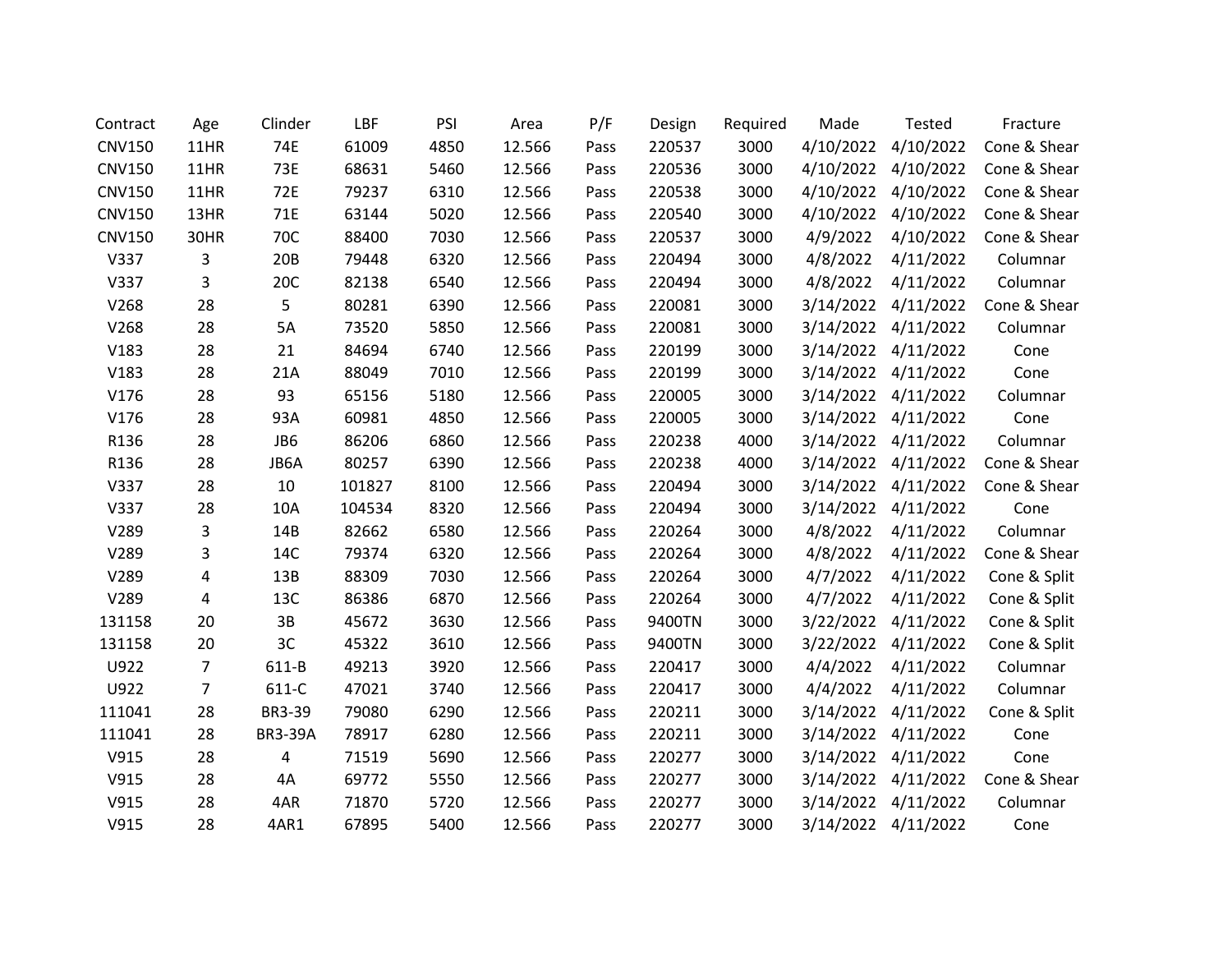| V100   | 28             | 18             | 56849  | 4520 | 12.566 | Pass | 220363 | 3000 |           | 3/14/2022 4/11/2022 | Columnar     |
|--------|----------------|----------------|--------|------|--------|------|--------|------|-----------|---------------------|--------------|
| V100   | 28             | 18A            | 55831  | 4440 | 12.566 | Pass | 220363 | 3000 |           | 3/14/2022 4/11/2022 | Cone & Shear |
| V312   | 28             | 3              | 83406  | 6640 | 12.566 | Pass | 220005 | 3000 |           | 3/14/2022 4/11/2022 | Cone & Shear |
| V312   | 28             | 3A             | 77203  | 6140 | 12.566 | Pass | 220005 | 3000 |           | 3/14/2022 4/11/2022 | Columnar     |
| U264   | 28             | 89             | 73789  | 5870 | 12.566 | Pass | 220071 | 3000 | 3/14/2022 | 4/11/2022           | Columnar     |
| U264   | 28             | 89A            | 69329  | 5520 | 12.566 | Pass | 220071 | 3000 |           | 3/14/2022 4/11/2022 | Cone & Shear |
| U264   | 28             | 90             | 62006  | 4930 | 12.566 | Pass | 220071 | 3000 |           | 3/14/2022 4/11/2022 | Cone & Shear |
| U264   | 28             | 90A            | 60376  | 4800 | 12.566 | Pass | 220071 | 3000 |           | 3/14/2022 4/11/2022 | Cone         |
| V145   | 28             | 8              | 56163  | 4470 | 12.566 | Pass | 220115 | 3000 |           | 3/14/2022 4/11/2022 | Cone         |
| V145   | 28             | 8              | 54305  | 4320 | 12.566 | Pass | 220115 | 3000 |           | 3/14/2022 4/11/2022 | Cone & Split |
| U224   | 28             | 164A           | 125387 | 9930 | 12.629 | Pass | 220321 | 3000 |           | 3/14/2022 4/11/2022 | Columnar     |
| U224   | 28             | 164A           | 114875 | 9140 | 12.566 | Pass | 220321 | 3000 |           | 3/14/2022 4/11/2022 | Columnar     |
| R259   | 28             | 97A            | 66485  | 5340 | 12.441 | Pass | 220166 | 3000 |           | 3/14/2022 4/11/2022 | Cone & Shear |
| R259   | 28             | 97A            | 64834  | 5160 | 12.566 | Pass | 220166 | 3000 |           | 3/14/2022 4/11/2022 | Cone         |
| R279   | 28             | 503A           | 76897  | 6030 | 12.756 | Pass | 220277 | 3000 |           | 3/14/2022 4/11/2022 | Cone         |
| R279   | 28             | 503A           | 77261  | 6150 | 12.566 | Pass | 220277 | 3000 | 3/14/2022 | 4/11/2022           | Columnar     |
| V281   | 14             | 7B             | 50425  | 4010 | 12.566 | Pass | 220496 | 4000 |           | 3/28/2022 4/11/2022 | Cone & Shear |
| V176   | 14             | 96B            | 59101  | 4700 | 12.566 | Pass | 220005 | 3000 |           | 3/28/2022 4/11/2022 | Cone         |
| V268   | $\overline{7}$ | 16B            | 53314  | 4240 | 12.566 | Pass | 220081 | 3000 | 4/4/2022  | 4/11/2022           | Cone         |
| V268   | $\overline{7}$ | 16C            | 52913  | 4210 | 12.566 | Pass | 220081 | 3000 | 4/4/2022  | 4/11/2022           | Cone         |
| V915   | 28             | 5              | 63333  | 5040 | 12.566 | Pass | 220277 | 3000 |           | 3/15/2022 4/12/2022 | Cone         |
| V915   | 28             | 5              | 65044  | 5180 | 12.566 | Pass | 220277 | 3000 | 3/15/2022 | 4/12/2022           | Columnar     |
| 131158 | 28             | $\overline{2}$ | 58770  | 4680 | 12.566 | Pass | 9400TN | 3000 |           | 3/15/2022 4/12/2022 | Cone & Shear |
| 131158 | 28             | 2A             | 59146  | 4710 | 12.566 | Pass | 9400TN | 3000 |           | 3/15/2022 4/12/2022 | Cone & Split |
| T359   | 28             | 200            | 76478  | 6090 | 12.566 | Pass | 220293 | 3000 |           | 3/15/2022 4/12/2022 | Cone & Shear |
| T359   | 28             | 200A           | 76637  | 6100 | 12.566 | Pass | 220293 | 3000 |           | 3/15/2022 4/12/2022 | Cone         |
| V223   | 28             | 6              | 90722  | 7220 | 12.566 | Pass | 220302 | 3000 | 3/15/2022 | 4/12/2022           | Cone         |
| V223   | 28             | 6A             | 98407  | 7830 | 12.566 | Pass | 220302 | 3000 |           | 3/15/2022 4/12/2022 | Cone         |
| T336   | 28             | 369            | 74206  | 5910 | 12.566 | Pass | 220103 | 3000 |           | 3/15/2022 4/12/2022 | Columnar     |
| T336   | 28             | 369A           | 74335  | 5920 | 12.566 | Pass | 220103 | 3000 | 3/15/2022 | 4/12/2022           | Cone         |
| U315   | 28             | JB165          | 91414  | 7270 | 12.566 | Pass | 220343 | 3000 |           | 3/15/2022 4/12/2022 | Cone & Shear |
| U315   | 28             | <b>JB165A</b>  | 92942  | 7400 | 12.566 | Pass | 220343 | 3000 |           | 3/15/2022 4/12/2022 | Columnar     |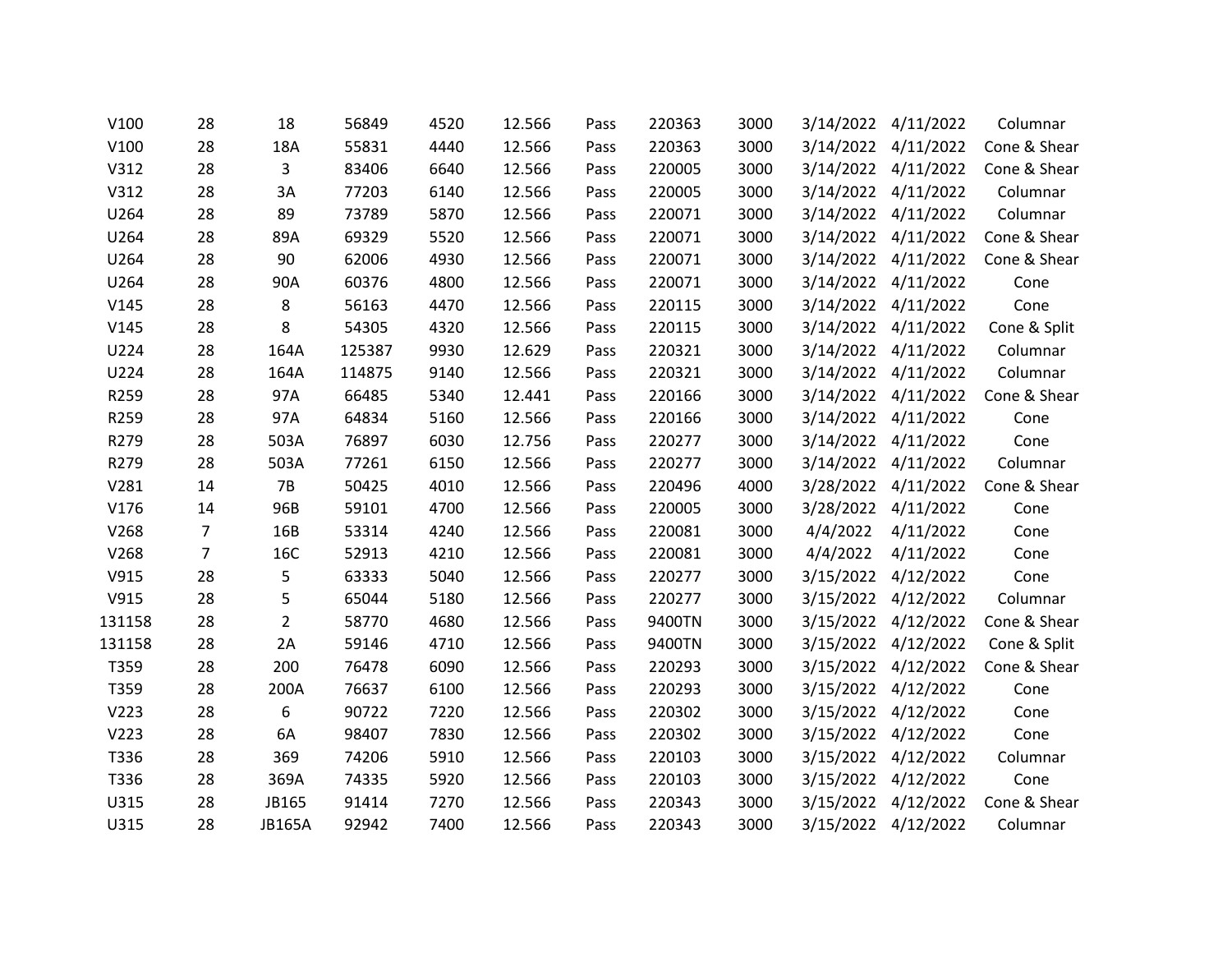| V281        | 28 | 4     | 57749  | 4600  | 12.566 | Pass | 220496 | 4000  | 3/15/2022 | 4/12/2022           | Cone & Shear |
|-------------|----|-------|--------|-------|--------|------|--------|-------|-----------|---------------------|--------------|
| V281        | 28 | 4A    | 60009  | 4780  | 12.566 | Pass | 220496 | 4000  |           | 3/15/2022 4/12/2022 | Cone & Shear |
| U315        | 28 | V109  | 61780  | 4920  | 12.566 | Pass | 220525 | 3000  |           | 3/15/2022 4/12/2022 | Columnar     |
| U315        | 28 | V109A | 64398  | 5120  | 12.566 | Pass | 220525 | 3000  | 3/15/2022 | 4/12/2022           | Cone & Shear |
| V245        | 28 | 2A    | 51249  | 4080  | 12.566 | Pass | 220234 | 3000  |           | 3/15/2022 4/12/2022 | Cone & Shear |
| V245        | 28 | 2A    | 52677  | 4190  | 12.566 | Pass | 220234 | 3000  |           | 3/15/2022 4/12/2022 | Columnar     |
| V245        | 28 | 1A    | 47290  | 3760  | 12.566 | Pass | 220234 | 3000  | 3/15/2022 | 4/12/2022           | Columnar     |
| V245        | 28 | 1A    | 49872  | 3970  | 12.566 | Pass | 220234 | 3000  |           | 3/15/2022 4/12/2022 | Cone & Shear |
| T925        | 28 | 52    | 83225  | 6620  | 12.566 | Pass | 220106 | 3000  |           | 3/15/2022 4/12/2022 | Cone         |
| T925        | 28 | 52A   | 85713  | 6820  | 12.566 | Pass | 220106 | 3000  | 3/15/2022 | 4/12/2022           | Cone & Shear |
| <b>U22A</b> | 28 | 165A  | 85383  | 6790  | 12.566 | Pass | 220321 | 3000  |           | 3/15/2022 4/12/2022 | Columnar     |
| <b>U22A</b> | 28 | 165A  | 83422  | 6640  | 12.566 | Pass | 220321 | 3000  |           | 3/15/2022 4/12/2022 | Cone & Split |
| U367        | 28 | 32A   | 48393  | 3850  | 12.566 | Pass | 220168 | 3000  |           | 3/15/2022 4/12/2022 | Cone & Shear |
| U367        | 28 | 32A   | 48244  | 3840  | 12.566 | Pass | 220168 | 3000  |           | 3/15/2022 4/12/2022 | Columnar     |
| S272        | 28 | 384   | 79131  | 6300  | 12.566 | Pass | 220040 | 4000  |           | 3/15/2022 4/12/2022 | Cone & Shear |
| S272        | 28 | 384A  | 82678  | 6580  | 12.566 | Pass | 220040 | 4000  | 3/15/2022 | 4/12/2022           | Cone & Split |
| V902        | 28 | 18    | 62477  | 4970  | 12.566 | Pass | 220478 | 3000  |           | 3/15/2022 4/12/2022 | Cone & Shear |
| V902        | 28 | 18A   | 62171  | 4950  | 12.566 | Pass | 220478 | 3000  |           | 3/15/2022 4/12/2022 | Columnar     |
| U922        | 28 | 28ARK | 155517 | 12380 | 12.566 | Pass | 220162 | 10000 |           | 3/15/2022 4/12/2022 | Cone         |
| U922        | 28 | 28ARK | 172904 | 13760 | 12.566 | Pass | 220162 | 10000 |           | 3/15/2022 4/12/2022 | Columnar     |
| T014        | 28 | 205A  | 88918  | 7080  | 12.566 | Pass | 220223 | 3000  |           | 3/15/2022 4/12/2022 | Cone & Shear |
| T014        | 28 | 205A  | 88003  | 7000  | 12.566 | Pass | 220223 | 3000  |           | 3/15/2022 4/12/2022 | Columnar     |
| S182        | 28 | 126A  | 77111  | 6140  | 12.566 | Pass | 220148 | 4000  |           | 3/15/2022 4/12/2022 | Cone         |
| S182        | 28 | 126A  | 73342  | 5840  | 12.566 | Pass | 220148 | 4000  | 3/15/2022 | 4/12/2022           | Cone         |
| S182        | 28 | 121A  | 79472  | 6320  | 12.566 | Pass | 220148 | 4000  |           | 3/15/2022 4/12/2022 | Columnar     |
| S182        | 28 | 121A  | 77483  | 6170  | 12.566 | Pass | 220148 | 4000  |           | 3/15/2022 4/12/2022 | Cone & Shear |
| S182        | 28 | 120A  | 71799  | 5710  | 12.566 | Pass | 220148 | 4000  | 3/15/2022 | 4/12/2022           | Cone & Shear |
| S182        | 28 | 120A  | 73207  | 5830  | 12.566 | Pass | 220148 | 4000  | 3/15/2022 | 4/12/2022           | Columnar     |
| S182        | 28 | 127A  | 69433  | 5530  | 12.566 | Pass | 220148 | 4000  |           | 3/15/2022 4/12/2022 | Cone & Shear |
| S182        | 28 | 127A  | 67792  | 5390  | 12.566 | Pass | 220148 | 4000  | 3/15/2022 | 4/12/2022           | Columnar     |
| S182        | 28 | 125A  | 72396  | 5760  | 12.566 | Pass | 220148 | 4000  | 3/15/2022 | 4/12/2022           | Cone & Shear |
| S182        | 28 | 125A  | 76324  | 6070  | 12.566 | Pass | 220148 | 4000  |           | 3/15/2022 4/12/2022 | Cone         |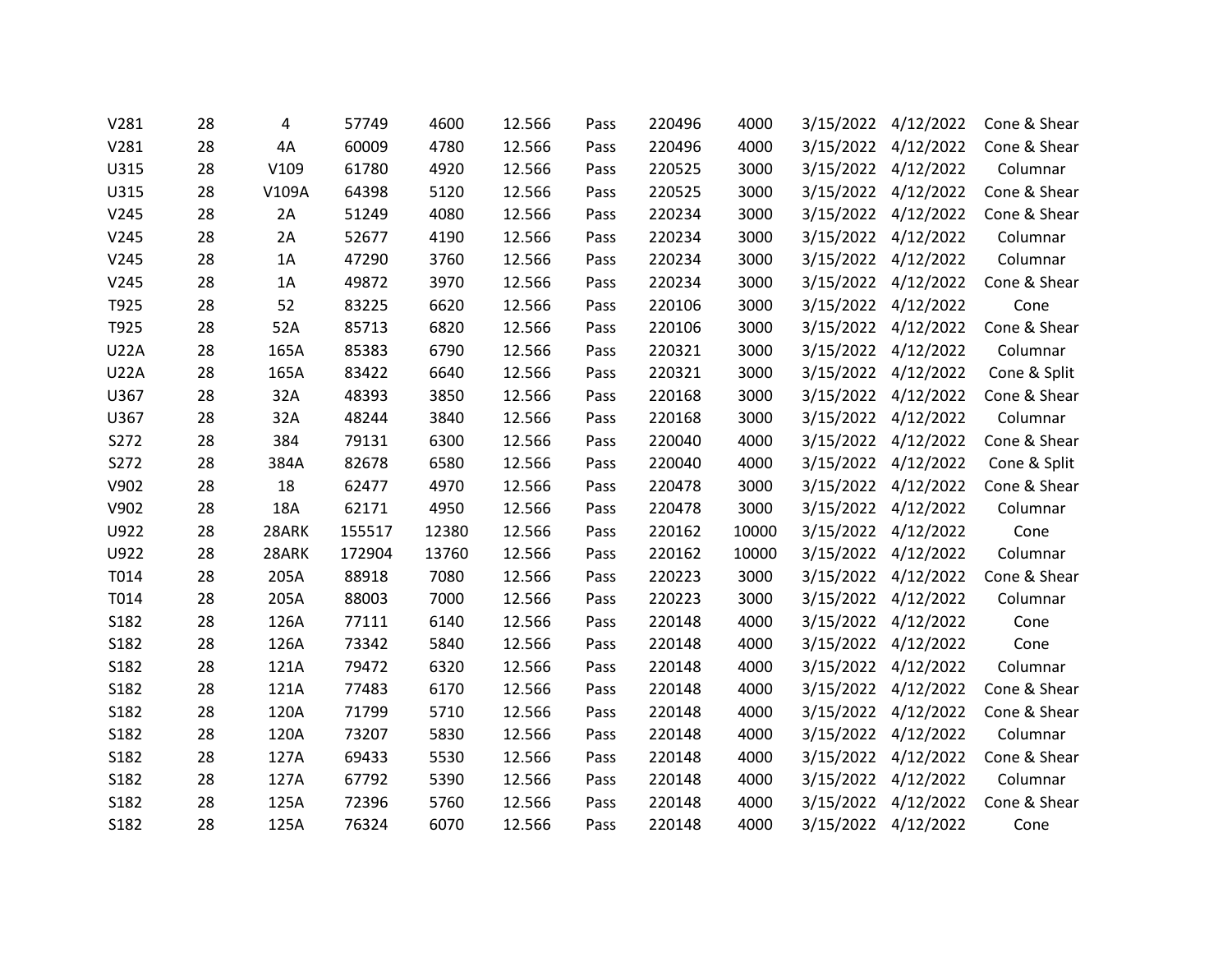| S182   | 28 | 122A | 63746 | 5070 | 12.566 | Pass | 220148 | 4000 | 3/15/2022 | 4/12/2022           | Cone         |
|--------|----|------|-------|------|--------|------|--------|------|-----------|---------------------|--------------|
| S182   | 28 | 122A | 62380 | 4960 | 12.566 | Pass | 220148 | 4000 | 3/15/2022 | 4/12/2022           | Cone & Shear |
| V312   | 28 | 4A   | 71402 | 5680 | 12.566 | Pass | 220005 | 3000 |           | 3/15/2022 4/12/2022 | Cone         |
| V312   | 28 | 4A   | 69608 | 5540 | 12.566 | Pass | 220005 | 3000 |           | 3/15/2022 4/12/2022 | Columnar     |
| 123115 | 28 | 82A  | 63463 | 5050 | 12.566 | Pass | 210805 | 3000 | 3/15/2022 | 4/12/2022           | Cone & Shear |
| 123115 | 28 | 82A  | 66407 | 5280 | 12.566 | Pass | 210805 | 3000 |           | 3/15/2022 4/12/2022 | Cone & Shear |
| V268   | 28 | 6A   | 67038 | 5390 | 12.441 | Pass | 220081 | 3000 | 3/15/2022 | 4/12/2022           | Columnar     |
| V268   | 28 | 6A   | 67153 | 5340 | 12.566 | Pass | 220081 | 3000 |           | 3/15/2022 4/12/2022 | Cone & Shear |
| DB1802 | 28 | 33A  | 67638 | 5380 | 12.566 | Pass | 220516 | 4000 |           | 3/15/2022 4/12/2022 | Columnar     |
| DB1802 | 28 | 33A  | 71317 | 5680 | 12.566 | Pass | 220516 | 4000 |           | 3/15/2022 4/12/2022 | Cone & Shear |
| U373   | 28 | 27A  | 84429 | 6690 | 12.629 | Pass | 220031 | 3000 |           | 3/15/2022 4/12/2022 | Cone & Shear |
| U373   | 28 | 27A  | 82142 | 6500 | 12.629 | Pass | 220031 | 3000 |           | 3/15/2022 4/12/2022 | Columnar     |
| U359   | 28 | 17A  | 64202 | 5110 | 12.566 | Pass | 220008 | 3000 |           | 3/15/2022 4/12/2022 | Cone         |
| U359   | 28 | 17A  | 63773 | 5070 | 12.566 | Pass | 220008 | 3000 |           | 3/15/2022 4/12/2022 | Columnar     |
| 118870 | 28 | 72A  | 62372 | 4960 | 12.566 | Pass | 210777 | 3000 |           | 3/15/2022 4/12/2022 | Cone         |
| 118870 | 28 | 72A  | 59696 | 4750 | 12.566 | Pass | 210777 | 3000 | 3/15/2022 | 4/12/2022           | Cone         |
| DB1802 | 28 | 35A  | 66992 | 5330 | 12.566 | Pass | 220516 | 4000 |           | 3/15/2022 4/12/2022 | Cone & Shear |
| DB1802 | 28 | 35A  | 63147 | 5030 | 12.566 | Pass | 220516 | 4000 |           | 3/15/2022 4/12/2022 | Cone         |
| DB1802 | 28 | 34A  | 55285 | 4400 | 12.566 | Pass | 220516 | 4000 | 3/15/2022 | 4/12/2022           | Cone & Shear |
| DB1802 | 28 | 34A  | 57934 | 4610 | 12.566 | Pass | 220516 | 4000 |           | 3/15/2022 4/12/2022 | Cone         |
| T011   | 28 | 174A | 77904 | 6170 | 12.629 | Pass | 220216 | 3000 |           | 3/15/2022 4/12/2022 | Cone         |
| T011   | 28 | 174A | 82440 | 6560 | 12.566 | Pass | 220216 | 3000 | 3/15/2022 | 4/12/2022           | Cone         |
| DB1802 | 28 | 37A  | 56896 | 4530 | 12.566 | Pass | 220516 | 4000 |           | 3/15/2022 4/12/2022 | Cone & Split |
| DB1802 | 28 | 37A  | 60062 | 4780 | 12.566 | Pass | 220516 | 4000 |           | 3/15/2022 4/12/2022 | Cone         |
| DB1802 | 28 | 36A  | 66790 | 5260 | 12.692 | Pass | 220516 | 4000 |           | 3/15/2022 4/12/2022 | Cone & Split |
| DB1802 | 28 | 36A  | 68016 | 5410 | 12.566 | Pass | 220516 | 4000 |           | 3/15/2022 4/12/2022 | Cone & Split |
| R279   | 14 | 532C | 76992 | 6130 | 12.566 | Pass | 220428 | 4000 | 3/29/2022 | 4/12/2022           | Cone         |
| R279   | 14 | 532C | 81568 | 6490 | 12.566 | Pass | 220428 | 4000 | 3/29/2022 | 4/12/2022           | Cone & Split |
| R279   | 14 | 531C | 74690 | 5940 | 12.566 | Pass | 220428 | 4000 |           | 3/29/2022 4/12/2022 | Cone         |
| R279   | 14 | 531C | 72258 | 5750 | 12.566 | Pass | 220428 | 4000 | 3/29/2022 | 4/12/2022           | Cone         |
| R279   | 14 | 530C | 74258 | 5910 | 12.566 | Pass | 220428 | 4000 | 3/29/2022 | 4/12/2022           | Cone         |
| R279   | 14 | 530C | 71926 | 5720 | 12.566 | Pass | 220428 | 4000 |           | 3/29/2022 4/12/2022 | Cone         |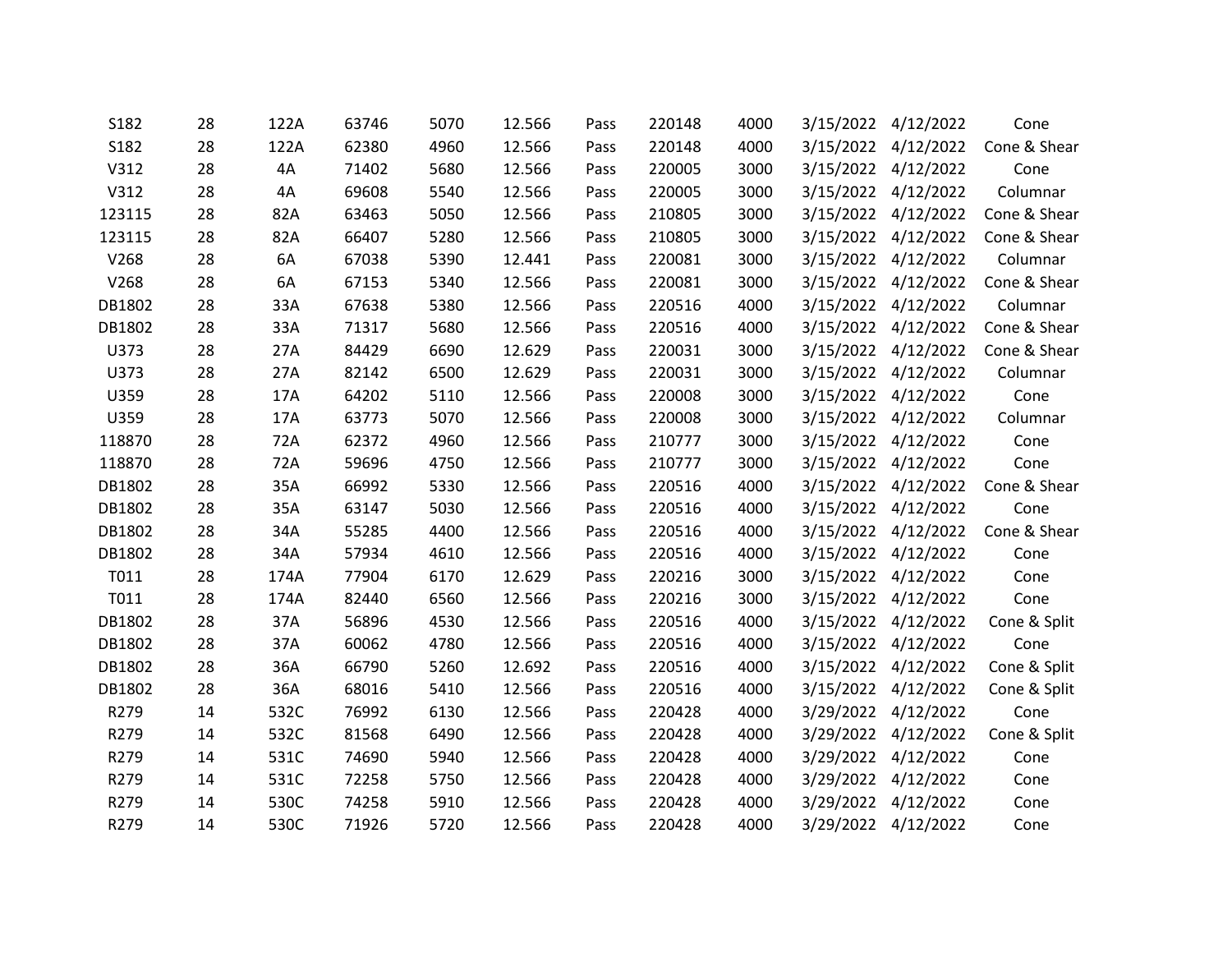| R279             | 14 | 529C          | 70122  | 5580 | 12.566 | Pass | 220428         | 4000 | 3/29/2022 | 4/12/2022           | Cone & Shear |
|------------------|----|---------------|--------|------|--------|------|----------------|------|-----------|---------------------|--------------|
| R279             | 14 | 529C          | 71767  | 5710 | 12.566 | Pass | 220428         | 4000 | 3/29/2022 | 4/12/2022           | Cone & Split |
| R279             | 14 | 528C          | 77370  | 6160 | 12.566 | Pass | 220428         | 4000 |           | 3/29/2022 4/12/2022 | Cone         |
| R279             | 14 | 528C          | 76176  | 6060 | 12.566 | Pass | 220428         | 4000 | 3/29/2022 | 4/12/2022           | Cone & Split |
| R279             | 28 | 504A          | 66078  | 5260 | 12.566 | Pass | 220277         | 3000 | 3/15/2022 | 4/12/2022           | Cone         |
| R279             | 28 | 504A          | 64947  | 5170 | 12.566 | Pass | 220277         | 3000 |           | 3/15/2022 4/12/2022 | Cone & Split |
| S182             | 28 | 128           | 72613  | 5780 | 12.566 | Pass | 220148         | 4000 | 3/15/2022 | 4/12/2022           | Cone         |
| S182             | 28 | 128A          | 76602  | 6100 | 12.566 | Pass | 220148         | 4000 | 3/15/2022 | 4/12/2022           | Cone         |
| S182             | 28 | 124           | 60801  | 4840 | 12.566 | Pass | 220148         | 4000 |           | 3/15/2022 4/12/2022 | Cone         |
| S182             | 28 | 124A          | 65440  | 5210 | 12.566 | Pass | 220148         | 4000 | 3/15/2022 | 4/12/2022           | Cone & Shear |
| S182             | 28 | 123           | 71410  | 5680 | 12.566 | Pass | 220148         | 4000 | 3/15/2022 | 4/12/2022           | Cone & Shear |
| S182             | 28 | 123A          | 69865  | 5560 | 12.566 | Pass | 220148         | 4000 | 3/15/2022 | 4/12/2022           | Cone & Split |
| U315             | 28 | JB166         | 72716  | 5790 | 12.566 | Pass | 220343         | 3000 | 3/16/2022 | 4/13/2022           | Cone         |
| U315             | 28 | <b>JB166A</b> | 68078  | 5420 | 12.566 | Pass | 220343         | 3000 |           | 3/16/2022 4/13/2022 | Cone & Shear |
| S289             | 28 | 128           | 92888  | 7390 | 12.566 | Pass | 220185         | 3000 | 3/16/2022 | 4/13/2022           | Cone & Shear |
| S289             | 28 | 128A          | 93135  | 7410 | 12.566 | Pass | 220185         | 3000 | 3/16/2022 | 4/13/2022           | Cone         |
| V915             | 28 | 6             | 68527  | 5450 | 12.566 | Pass | 220277         | 3000 | 3/16/2022 | 4/13/2022           | Columnar     |
| V915             | 28 | 6A            | 67758  | 5390 | 12.566 | Pass | 220277         | 3000 | 3/16/2022 | 4/13/2022           | Cone         |
| V <sub>014</sub> | 28 | 21            | 76484  | 6090 | 12.566 | Pass | 220443         | 4000 | 3/16/2022 | 4/13/2022           | Cone & Shear |
| V <sub>014</sub> | 28 | 21A           | 74573  | 5930 | 12.566 | Pass | 220443         | 4000 | 3/16/2022 | 4/13/2022           | Cone         |
| V195             | 28 | 3             | 57472  | 4570 | 12.566 | Pass | <b>BAG MIX</b> | 3000 | 3/16/2022 | 4/13/2022           | Cone         |
| V195             | 28 | 3A            | 64170  | 5110 | 12.566 | Pass | <b>BAG MIX</b> | 3000 | 3/16/2022 | 4/13/2022           | Cone & Shear |
| V183             | 28 | 22A           | 95322  | 7590 | 12.566 | Pass | 220199         | 3000 | 3/16/2022 | 4/13/2022           | Cone & Shear |
| V183             | 28 | 22A           | 95715  | 7620 | 12.566 | Pass | 220199         | 3000 | 3/16/2022 | 4/13/2022           | Columnar     |
| U224             | 28 | 166A          | 118036 | 9390 | 12.566 | Pass | 220321         | 3000 | 3/16/2022 | 4/13/2022           | Cone & Split |
| U224             | 28 | 166A          | 104337 | 8300 | 12.566 | Pass | 220321         | 3000 |           | 3/16/2022 4/13/2022 | Cone & Split |
| V066             | 28 | 120A          | 86133  | 6850 | 12.566 | Pass | 210063         | 3000 | 3/16/2022 | 4/13/2022           | Cone         |
| V066             | 28 | 120A          | 83222  | 6620 | 12.566 | Pass | 210063         | 3000 | 3/16/2022 | 4/13/2022           | Cone & Split |
| U264             | 28 | 91A           | 50342  | 4010 | 12.566 | Pass | 220336         | 4000 |           | 3/16/2022 4/13/2022 | Cone & Shear |
| U264             | 28 | 91A           | 50672  | 4030 | 12.566 | Pass | 220336         | 4000 | 3/16/2022 | 4/13/2022           | Columnar     |
| V289             | 28 | 4A            | 96383  | 7630 | 12.629 | Pass | 220264         | 3000 | 3/16/2022 | 4/13/2022           | Cone & Shear |
| V289             | 28 | 4A            | 94595  | 7530 | 12.566 | Pass | 220264         | 3000 |           | 3/16/2022 4/13/2022 | Cone & Shear |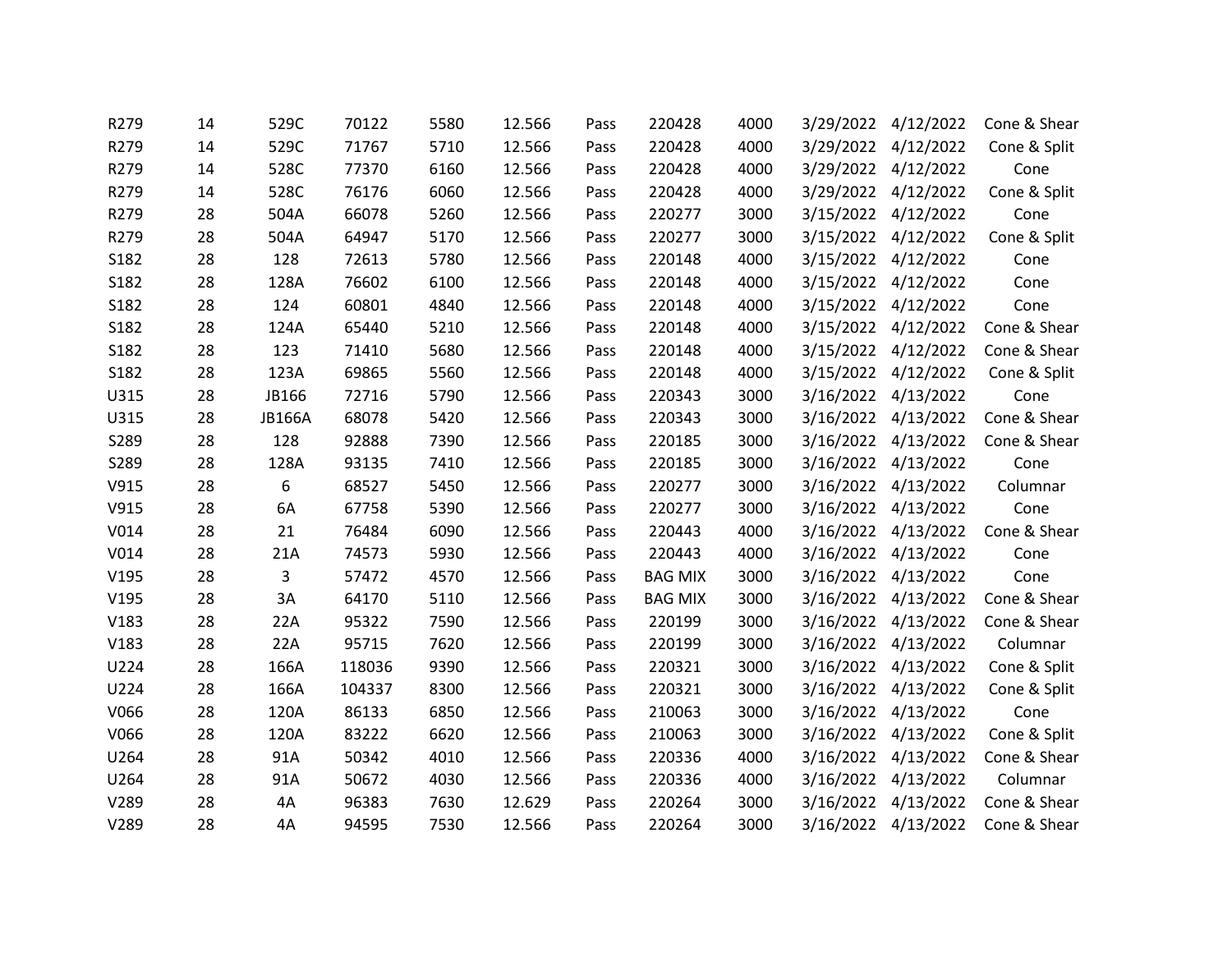| U011   | 28             | 86A           | 105106 | 8360 | 12.566 | Pass | 220104         | 3000 | 3/16/2022 | 4/13/2022           | Cone         |
|--------|----------------|---------------|--------|------|--------|------|----------------|------|-----------|---------------------|--------------|
| U011   | 28             | 86A           | 102711 | 8170 | 12.566 | Pass | 220104         | 3000 | 3/16/2022 | 4/13/2022           | Cone         |
| V337   | 28             | 11            | 73968  | 5890 | 12.566 | Pass | 220493         | 3000 |           | 3/16/2022 4/13/2022 | Cone & Shear |
| V337   | 28             | 11A           | 74450  | 5920 | 12.566 | Pass | 220493         | 3000 | 3/16/2022 | 4/13/2022           | Cone & Shear |
| V337   | 3              | 21B           | 76235  | 6070 | 12.566 | Pass | 220493         | 3000 | 4/11/2022 | 4/13/2022           | Cone         |
| V337   | 3              | 21C           | 75634  | 6020 | 12.566 | Pass | 220493         | 3000 |           | 4/11/2022 4/13/2022 | Columnar     |
| V176   | 14             | 97B           | 78682  | 6260 | 12.566 | Pass | 220005         | 3000 | 3/30/2022 | 4/13/2022           | Cone         |
| V176   | 14             | 97C           | 74954  | 5960 | 12.566 | Pass | 220005         | 3000 |           | 3/30/2022 4/13/2022 | Cone & Split |
| R279   | $\overline{7}$ | 537B          | 52282  | 4160 | 12.566 | Pass | 220226         | 3000 | 4/6/2022  | 4/13/2022           | Cone         |
| R279   | $\overline{7}$ | 537B          | 51591  | 4110 | 12.566 | Pass | 220226         | 3000 | 4/6/2022  | 4/13/2022           | Cone & Shear |
| DB1901 | 28             | 2A            | 85163  | 6780 | 12.566 | Pass | 220555         | 3000 | 3/17/2022 | 4/14/2022           | Cone & Split |
| DB1901 | 28             | 2A            | 78790  | 6270 | 12.566 | Pass | 220555         | 3000 |           | 3/17/2022 4/14/2022 | Cone & Shear |
| V061   | 28             | 21A           | 77663  | 6180 | 12.566 | Pass | 220018         | 3000 | 3/17/2022 | 4/14/2022           | Cone         |
| V061   | 28             | 21A           | 77309  | 6150 | 12.566 | Pass | 220018         | 3000 |           | 3/17/2022 4/14/2022 | Cone         |
| U011   | 28             | 13A           | 65338  | 5200 | 12.566 | Pass | 220301         | 4000 |           | 3/17/2022 4/14/2022 | Cone         |
| U011   | 28             | 13A           | 64942  | 5170 | 12.566 | Pass | 220301         | 4000 | 3/17/2022 | 4/14/2022           | Cone         |
| U011   | 28             | 12A           | 67711  | 5390 | 12.566 | Pass | 220301         | 4000 |           | 3/17/2022 4/14/2022 | Cone & Shear |
| U011   | 28             | 12A           | 70523  | 5610 | 12.566 | Pass | 220301         | 4000 |           | 3/17/2022 4/14/2022 | Cone & Split |
| U011   | 28             | 11A           | 67889  | 5400 | 12.566 | Pass | 220301         | 4000 | 3/17/2022 | 4/14/2022           | Cone         |
| U011   | 28             | 11A           | 68186  | 5430 | 12.566 | Pass | 220301         | 4000 |           | 3/17/2022 4/14/2022 | Cone         |
| T016   | 28             | 206A          | 79928  | 6360 | 12.566 | Pass | 220200         | 3000 |           | 3/17/2022 4/14/2022 | Cone         |
| T016   | 28             | 206A          | 73268  | 5830 | 12.566 | Pass | 220200         | 3000 | 3/17/2022 | 4/14/2022           | Cone         |
| R136   | 28             | JB6-1-A       | 77742  | 6190 | 12.566 | Pass | <b>BAG MIX</b> | 4000 |           | 3/17/2022 4/14/2022 | Columnar     |
| R136   | 28             | JB6-1-A       | 88444  | 7040 | 12.566 | Pass | <b>BAG MIX</b> | 4000 |           | 3/17/2022 4/14/2022 | Cone & Split |
| U011   | 28             | 87            | 59166  | 4710 | 12.566 | Pass | 220104         | 3000 |           | 3/17/2022 4/14/2022 | Cone & Shear |
| U011   | 28             | 87A           | 61980  | 4930 | 12.566 | Pass | 220104         | 3000 |           | 3/17/2022 4/14/2022 | Cone         |
| U315   | 28             | JB110         | 44914  | 3570 | 12.566 | Pass | 220525         | 3000 | 3/17/2022 | 4/14/2022           | Columnar     |
| U315   | 28             | <b>JB110A</b> | 46716  | 3720 | 12.566 | Pass | 220525         | 3000 | 3/17/2022 | 4/14/2022           | Cone & Shear |
| U315   | 28             | 167           | 65672  | 5230 | 12.566 | Pass | 220486         | 3000 |           | 3/17/2022 4/14/2022 | Cone & Shear |
| U315   | 28             | 167A          | 70009  | 5570 | 12.566 | Pass | 220486         | 3000 | 3/17/2022 | 4/14/2022           | Cone         |
| U315   | 28             | JB168         | 69514  | 5530 | 12.566 | Pass | 220345         | 3500 | 3/17/2022 | 4/14/2022           | Cone & Shear |
| U315   | 28             | <b>JB168A</b> | 75809  | 6030 | 12.566 | Pass | 220345         | 3500 |           | 3/17/2022 4/14/2022 | Columnar     |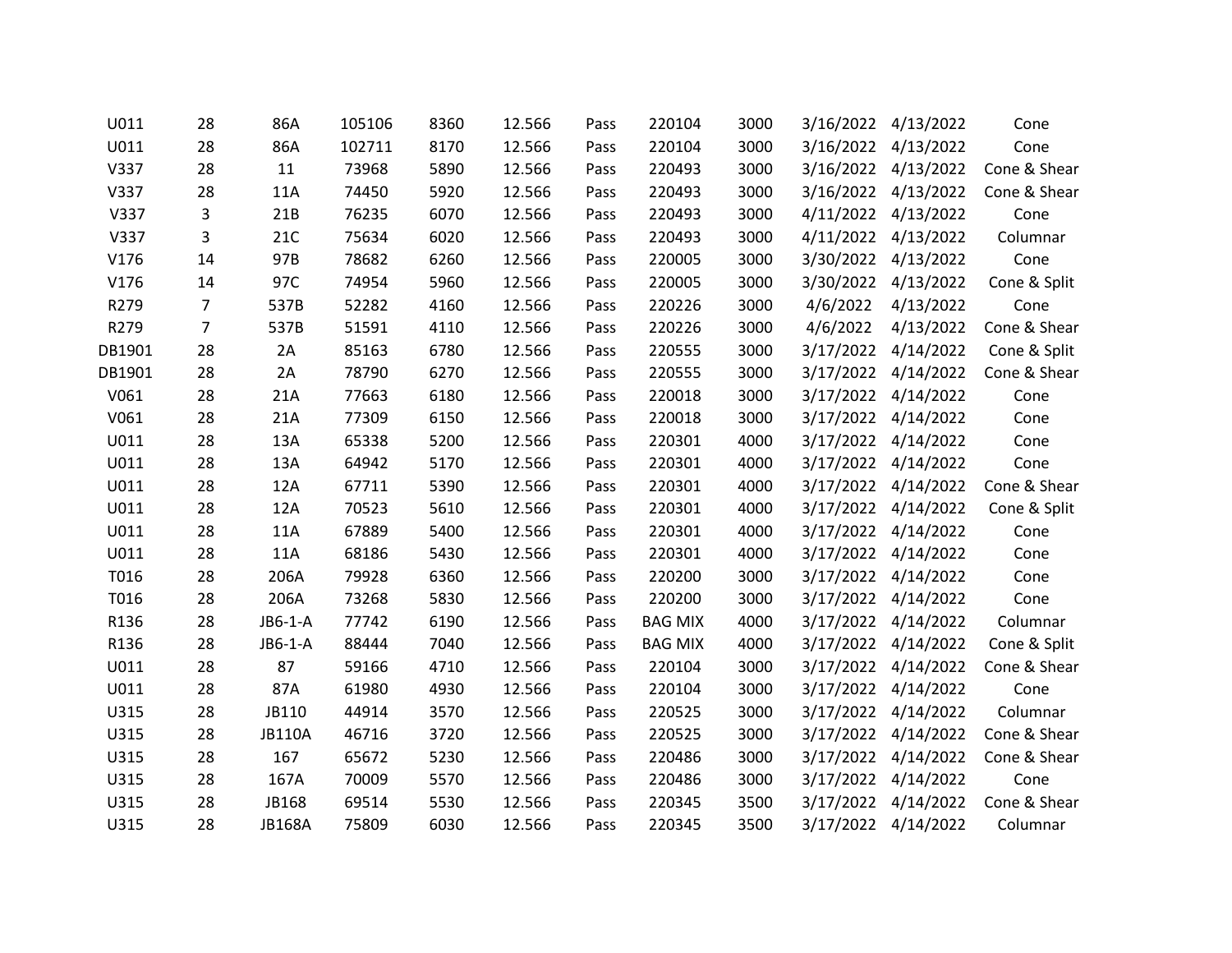| U011 | 28           | 10        | 71740  | 5710 | 12.566 | Pass | 220301         | 4000 | 3/17/2022 | 4/14/2022           | Cone & Shear |
|------|--------------|-----------|--------|------|--------|------|----------------|------|-----------|---------------------|--------------|
| U011 | 28           | 10A       | 73772  | 5870 | 12.566 | Pass | 220301         | 4000 |           | 3/17/2022 4/14/2022 | Cone & Split |
| U011 | 28           | 9         | 79588  | 6330 | 12.566 | Pass | 220301         | 4000 |           | 3/17/2022 4/14/2022 | Cone & Shear |
| U011 | 28           | <b>9A</b> | 85728  | 6820 | 12.566 | Pass | 220301         | 4000 | 3/17/2022 | 4/14/2022           | Columnar     |
| T356 | 28           | 265       | 48957  | 3900 | 12.566 | Pass | 220081         | 3000 |           | 3/17/2022 4/14/2022 | Columnar     |
| T356 | 28           | 265A      | 47297  | 3760 | 12.566 | Pass | 220081         | 3000 |           | 3/17/2022 4/14/2022 | Cone & Shear |
| V283 | 28           | 4         | 81826  | 6510 | 12.566 | Pass | <b>BAG MIX</b> | 3000 | 3/17/2022 | 4/14/2022           | Columnar     |
| V283 | 28           | 4A        | 82411  | 6560 | 12.566 | Pass | <b>BAG MIX</b> | 3000 |           | 3/17/2022 4/14/2022 | Cone         |
| U224 | 28           | 167A      | 118382 | 9420 | 12.566 | Pass | 220321         | 3000 |           | 3/17/2022 4/14/2022 | Cone & Split |
| U224 | 28           | 167A      | 56047  | 4460 | 12.566 | Pass | 220321         | 3000 | 3/17/2022 | 4/14/2022           | Columnar     |
| U367 | 28           | 33A       | 51487  | 4100 | 12.566 | Pass | 220168         | 3000 |           | 3/17/2022 4/14/2022 | Cone & Shear |
| U367 | 28           | 33A       | 53486  | 4260 | 12.566 | Pass | 220168         | 3000 |           | 3/17/2022 4/14/2022 | Cone & Split |
| V289 | $\mathbf{1}$ | 15B       | 64875  | 5160 | 12.566 | Pass | 220264         | 3000 | 4/13/2022 | 4/14/2022           | Columnar     |
| V289 | $\mathbf{1}$ | 15C       | 68010  | 5410 | 12.566 | Pass | 220264         | 3000 |           | 4/13/2022 4/14/2022 | Cone & Shear |
| V915 | 28           | 7A        | 56674  | 4510 | 12.566 | Pass | 220277         | 3000 |           | 3/17/2022 4/14/2022 | Cone & Split |
| V915 | 28           | 7A        | 56472  | 4490 | 12.566 | Pass | 220277         | 3000 | 3/17/2022 | 4/14/2022           | Cone & Shear |
| S289 | 28           | 129-2A    | 195432 | 6910 | 28.274 | Pass | 220553         | 3000 |           | 3/17/2022 4/14/2022 | Columnar     |
| S289 | 28           | 129-2A    | 196899 | 6960 | 28.274 | Pass | 220553         | 3000 | 3/17/2022 | 4/14/2022           | Cone & Shear |
| S289 | 28           | 129-1A    | 206026 | 7290 | 28.274 | Pass | 220553         | 3000 |           | 3/17/2022 4/14/2022 | Cone         |
| S289 | 28           | 129-1A    | 180523 | 6380 | 28.274 | Pass | 220553         | 3000 |           | 3/17/2022 4/14/2022 | Cone & Shear |
| R279 | 28           | 505A      | 87964  | 7000 | 12.566 | Pass | 220279         | 3000 |           | 3/17/2022 4/14/2022 | Cone & Split |
| R279 | 28           | 505A      | 82800  | 6590 | 12.566 | Pass | 220279         | 3000 |           | 3/17/2022 4/14/2022 | Cone & Split |
| U057 | 28           | 62A       | 63120  | 5020 | 12.566 | Pass | 220145         | 3000 |           | 3/17/2022 4/14/2022 | Cone & Shear |
| U057 | 28           | 62A       | 56565  | 4500 | 12.566 | Pass | 220145         | 3000 | 3/17/2022 | 4/14/2022           | Cone         |
| T023 | 28           | 233A      | 83150  | 6620 | 12.566 | Pass | 220082         | 3000 |           | 3/17/2022 4/14/2022 | Cone         |
| T023 | 28           | 233A      | 81030  | 6450 | 12.566 | Pass | 220082         | 3000 |           | 3/17/2022 4/14/2022 | Cone         |
| U264 | 28           | 92A       | 74003  | 5890 | 12.566 | Pass | 220071         | 3000 | 3/17/2022 | 4/14/2022           | Cone         |
| U264 | 28           | 92A       | 71943  | 5730 | 12.566 | Pass | 220071         | 3000 | 3/17/2022 | 4/14/2022           | Cone         |
| U264 | 28           | 94A       | 52746  | 4200 | 12.566 | Pass | 220336         | 4000 |           | 3/17/2022 4/14/2022 | Cone & Shear |
| U264 | 28           | 94A       | 54175  | 4310 | 12.566 | Pass | 220336         | 4000 | 3/17/2022 | 4/14/2022           | Cone & Shear |
| S182 | 28           | 129A      | 86679  | 6900 | 12.566 | Pass | 220097         | 3000 | 3/17/2022 | 4/14/2022           | Cone & Shear |
| S182 | 28           | 129A      | 88405  | 7040 | 12.566 | Pass | 220097         | 3000 |           | 3/17/2022 4/14/2022 | Cone         |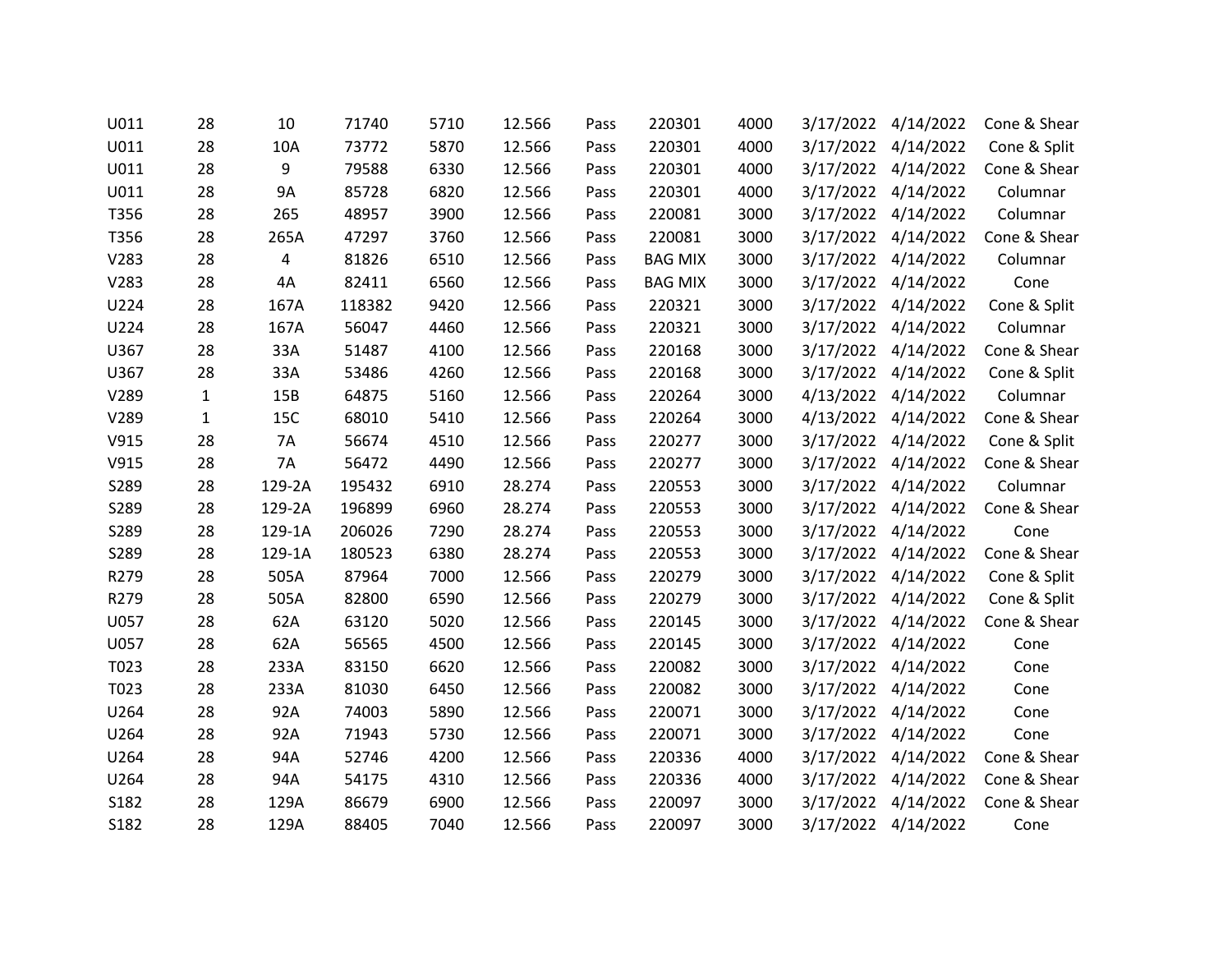| U264   | 28 | 93A       | 50998  | 4060   | 12.566 | Pass | 220533 | 3000 | 3/17/2022 | 4/14/2022           | Cone & Shear |
|--------|----|-----------|--------|--------|--------|------|--------|------|-----------|---------------------|--------------|
| U264   | 28 | 93A       | 51979  | 4140   | 12.566 | Pass | 220533 | 3000 | 3/17/2022 | 4/14/2022           | Cone & Shear |
| V289   | 28 | 220264    | 105291 | 8380   | 12.566 | Pass | 220264 | 3000 |           | 3/17/2022 4/14/2022 | Cone         |
| V289   | 28 | 220264    | 106780 | 8500   | 12.566 | Pass | 220264 | 3000 |           | 3/17/2022 4/14/2022 | Cone         |
| V337   | 28 | 12A       | 94874  | 7550   | 12.566 | Pass | 220494 | 3000 | 3/17/2022 | 4/14/2022           | Cone & Shear |
| V337   | 28 | 12A       | 97929  | 7790   | 12.566 | Pass | 220494 | 3000 |           | 3/17/2022 4/14/2022 | Columnar     |
| DB1802 | 28 | 42A       | 70699  | 5630   | 12.566 | Pass | 220516 | 4000 |           | 3/17/2022 4/14/2022 | Columnar     |
| DB1802 | 28 | 42A       | 72713  | 5790   | 12.566 | Pass | 220516 | 4000 |           | 3/17/2022 4/14/2022 | Cone         |
| DB1802 | 28 | 43A       | 70653  | 5620   | 12.566 | Pass | 220516 | 4000 |           | 3/17/2022 4/14/2022 | Cone         |
| DB1802 | 28 | 43A       | 70958  | 5650   | 12.566 | Pass | 220516 | 4000 |           | 3/17/2022 4/14/2022 | Cone & Shear |
| DB1802 | 28 | 44A       | 71310  | 5670   | 12.566 | Pass | 220516 | 4000 |           | 3/17/2022 4/14/2022 | Columnar     |
| DB1802 | 28 | 44A       | 69887  | 5560   | 12.566 | Pass | 220516 | 4000 |           | 3/17/2022 4/14/2022 | Columnar     |
| DB1802 | 28 | 41A       | 73380  | 5840   | 12.566 | Pass | 220516 | 4000 |           | 3/17/2022 4/14/2022 | Columnar     |
| DB1802 | 28 | 41A       | 67512  | 5370   | 12.566 | Pass | 220516 | 4000 |           | 3/17/2022 4/14/2022 | Cone & Shear |
| DB1802 | 28 | 40A       | 72719  | 5790   | 12.566 | Pass | 220516 | 4000 |           | 3/17/2022 4/14/2022 | Cone         |
| DB1802 | 28 | 40A       | 76051  | 6050   | 12.566 | Pass | 220516 | 4000 | 3/17/2022 | 4/14/2022           | Cone & Shear |
| DB1802 | 28 | 39        | 67960  | 5410   | 12.566 | Pass | 220516 | 4000 |           | 3/17/2022 4/14/2022 | Cone & Shear |
| DB1802 | 28 | 39A       | 64474  | 5130   | 12.566 | Pass | 220516 | 4000 |           | 3/17/2022 4/14/2022 | Columnar     |
| V147   | 28 | 5A        | 83840  | 6670   | 12.566 | Pass | 220530 | 3000 |           | 3/17/2022 4/14/2022 | Cone         |
| V147   | 28 | 5A        | 83606  | 6650   | 12.566 | Pass | 220530 | 3000 |           | 3/17/2022 4/14/2022 | Cone         |
| V130   | 28 | 2A        | 78447  | 6240   | 12.566 | Pass | 220026 | 3000 |           | 3/17/2022 4/14/2022 | Columnar     |
| V130   | 28 | 2A        | 77995  | 6210   | 12.566 | Pass | 220026 | 3000 | 3/17/2022 | 4/14/2022           | Cone & Split |
| DB1802 | 28 | 38A       | 73415  | 5840   | 12.566 | Pass | 220516 | 3000 |           | 3/17/2022 4/14/2022 | Cone         |
| DB1802 | 28 | 38A       | 71464  | 5690   | 12.566 | Pass | 220516 | 3000 |           | 3/17/2022 4/14/2022 | Cone & Split |
| T014   | 28 | 206A      | 72280  | 5750   | 12.566 | Pass | 220371 | 4000 |           | 3/17/2022 4/14/2022 | Cone         |
| T014   | 28 | 206A      | 68394  | 5440   | 12.566 | Pass | 220371 | 4000 |           | 3/17/2022 4/14/2022 | Cone         |
| V902   | 28 | 19A       | 48678  | 3870   | 12.566 | Pass | 220478 | 3000 |           | 3/17/2022 4/14/2022 | Cone         |
| V902   | 28 | 19A       | 45511  | 3620   | 12.566 | Pass | 220478 | 3000 | 3/17/2022 | 4/14/2022           | Cone         |
| R279   | 28 | 506A      | 77812  | 6160   | 12.629 | Pass | 220277 | 3000 |           | 3/17/2022 4/14/2022 | Cone         |
| R279   | 28 | 506A      | 82215  | 6510   | 12.629 | Pass | 220277 | 3000 | 3/17/2022 | 4/14/2022           | Cone         |
| V281   | 14 | <b>8B</b> | 47865  | < 3810 | 12.566 | Fail | 220496 | 4000 |           | 3/31/2022 4/14/2022 | Cone & Split |
| T925   | 14 | 229D      | 42872  | 3410   | 12.566 | Pass | 220106 | 3000 |           | 3/31/2022 4/14/2022 | Cone         |